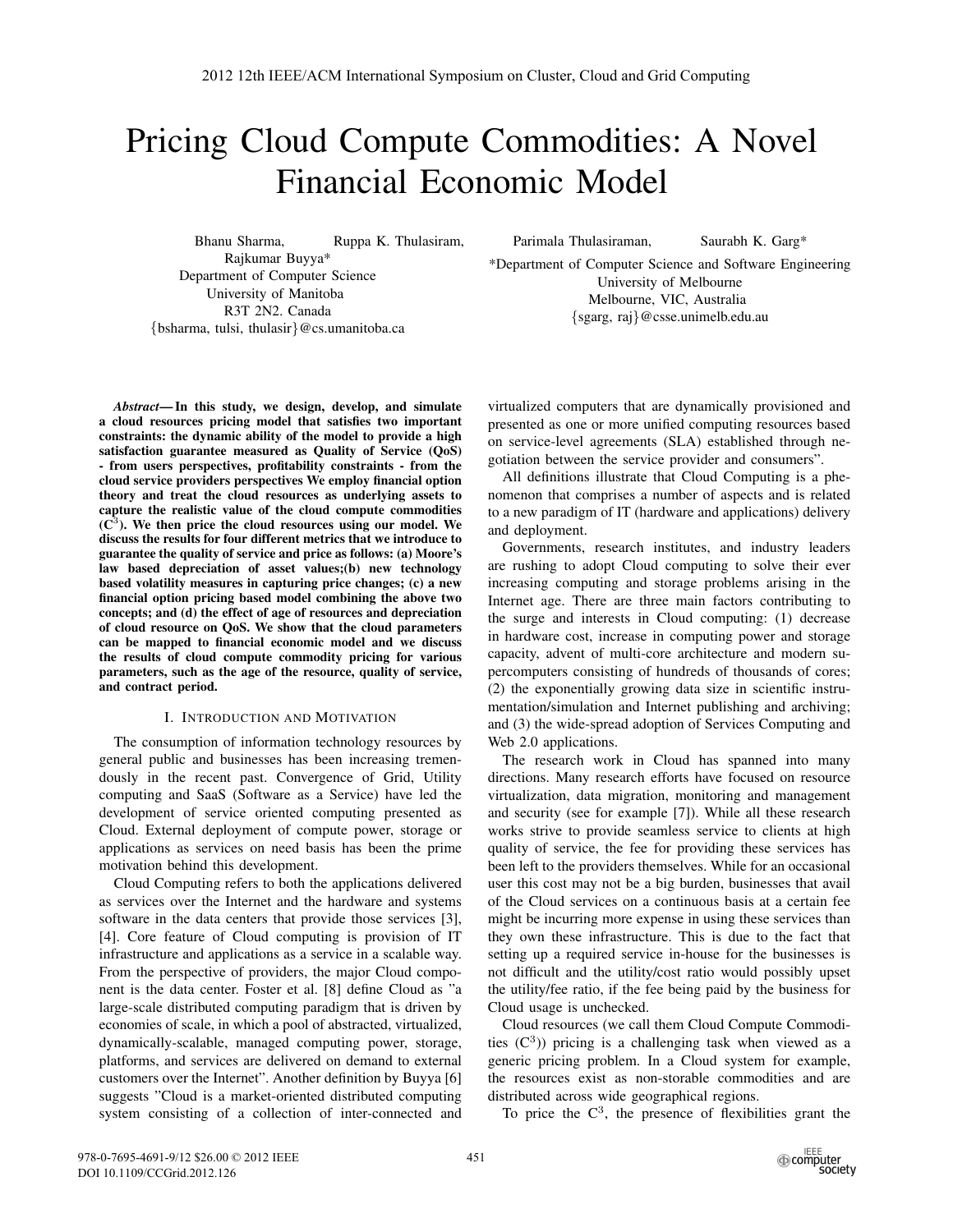users an obligation-free  $C<sup>3</sup>$  usage except for the fee for usage. If the users' computing needs change in the future, the user may modify the requests as against the anticipated usage. Therefore, to price Cloud resources in the presence of the flexibilities, we treat the  $C<sup>3</sup>$  as assets and employ three steps: (a) we model the  $C<sup>3</sup>$  pricing function as an option pricing problem (b) we model the Cloud resources price using a continuous time approach; and (c) we address uncertainty constraints inherent in achieving required quality of service (QoS) through the use of technological and economic principles. We achieve this objective by considering the profitability for the provider and cost saving for the user. In other words, we price the  $C<sup>3</sup>$  with provider's profit in mind and show that this level of pricing is still attractive and low cost to the users. We achieve relative equilibrium due to the emphasis on the Cloud provider's profit. By relative equilibrium we mean that both the provider and user in a contract benefit from our pricing strategy.

In general, the  $C<sup>3</sup>$  are provided as reserved, on-demand and spot instances. The spot instances is a new type of instance introduced by Amazon in late 2009 [2]. The current study concerns pricing Cloud resources without any reference to the kind of service provided (reserved, on-demand or spot instances). Therefore, in this study, we do not consider the "bidding" concept. However, we show that without such bidding the users will still be paying prices that are beneficial for them while at the same time the providers can make profit for their investment on Cloud resources.

Rest of the paper is organized as follows: in the next section I-A, we describe the basics of financial option in simple terms followed by related work in section II where we focus on work related to pricing of Cloud resources. In section III, we discuss the model formulation, where we introduce a continuous time option pricing model, the Black-Scholes-Merton model. We then introduce how the Moore's law is used in our study to reflect the price change resulting from the technological evolution that follows Moore's law. Most of the new concepts introduced in this study such as the Compounded Moore's law, and mapping of Cloud parameters to Black-Scholes-Merton model are discussed in this section. In section IV, we describe our pricing algorithm, experiments and results. We conclude our study in section V.

## *A. Financial Options*

Options are derivative securities because their value is a derived function from the price of some underlying asset upon which the option is written. They are also risky securities because the price of their underlying asset at any future time may not be predicted with certainty. A financial option is defined (see, for example [9]) as the right to buy or to sell an underlying asset that is traded in an exchange for an agreedupon sum (strike price or exercise price). The right to buy or sell an option may expire if the right is not exercised on or before a specific date (maturity date for the contract) and the option buyer forfeits the premium paid at the beginning of the contract. The exercise price *(strike price)* specified in an option contract is the stated price at which the asset can be bought or sold at a future date. A *call option* grants the holder the right to purchase an underlying asset at the specified strike price. On the other hand, a *put option* grants the holder the right to sell an underlying asset at the specified strike price. An *American option* can be exercised at any time during the life of the option contract while a *European option* can only be exercised at maturity of the contract. Basically there are five parameters needed to compute option values: asset price, strike price, contract period, risk-free interest rate and volatility of the asset price.

In this paper, we focus on the valuation of  $C<sup>3</sup>$ , with specific emphasis on the provision of a satisfaction guarantee in terms of the QoS requirements at low cost to the clients while ensuring the Cloud service provider also profits for the services. The contributions of this paper are three fold: (1) mapping Cloud parameters to financial option market; (2) use of finance option based pricing of Cloud resources; (3) Applying Moore's law based Cloud resource price evolution; and (4) design of an algorithm that combines these concepts for pricing Cloud resources.

# II. RELATED WORK

In this section, we discuss recent works relevant to the pricing issues in Cloud. Note that none of the related works in the literature use financial option concepts to Cloud resources. In [16], the author analyzes the true cost of leasing a cpu for an hour against acquiring and owning the same cpu. This study concludes that financial option based pricing would be an appropriate technique for Cloud resource pricing.

Patel and Shah [14] explore the cost incurred by data centers. This study focuses on three major issues: space, power and cooling on cost model. They provide a step by step analysis of the cost for each of the three issues and sum these costs to obtain a comprehensive cost of running a data center. The authors of this study do not go any further in finding the cost of Cloud resources meant to be sold as a service.

A recent study on the economy of spot instances by Wee [17] suggest that additional cost savings to the businesses for moving the workload from off-peak periods to spot instances is not large. This cost savings is achievable under certain ideal conditions, for example, on scheduling for dispatching tasks. Their study looked at one year of Amazon's spot instance price data to come to this conclusion.

Another recent work [15] explored ways of increasing the profit for IaaS providers by increasing the resource utilization. The authors studied this problem for a Cloud provider within a "Cloud federation" and they suggested several policies to increase utilization based on the resource prices at other providers within the federation. Fundamentally, this study focuses on increasing the profit for a provider through higher utilization of the resources.

In order to understand the price fluctuation of Amazon spot instances, a recent work [10] explored to fit a statistical model to the existing prices. Using the proposed model, the authors have done a comprehensive analysis of spot instances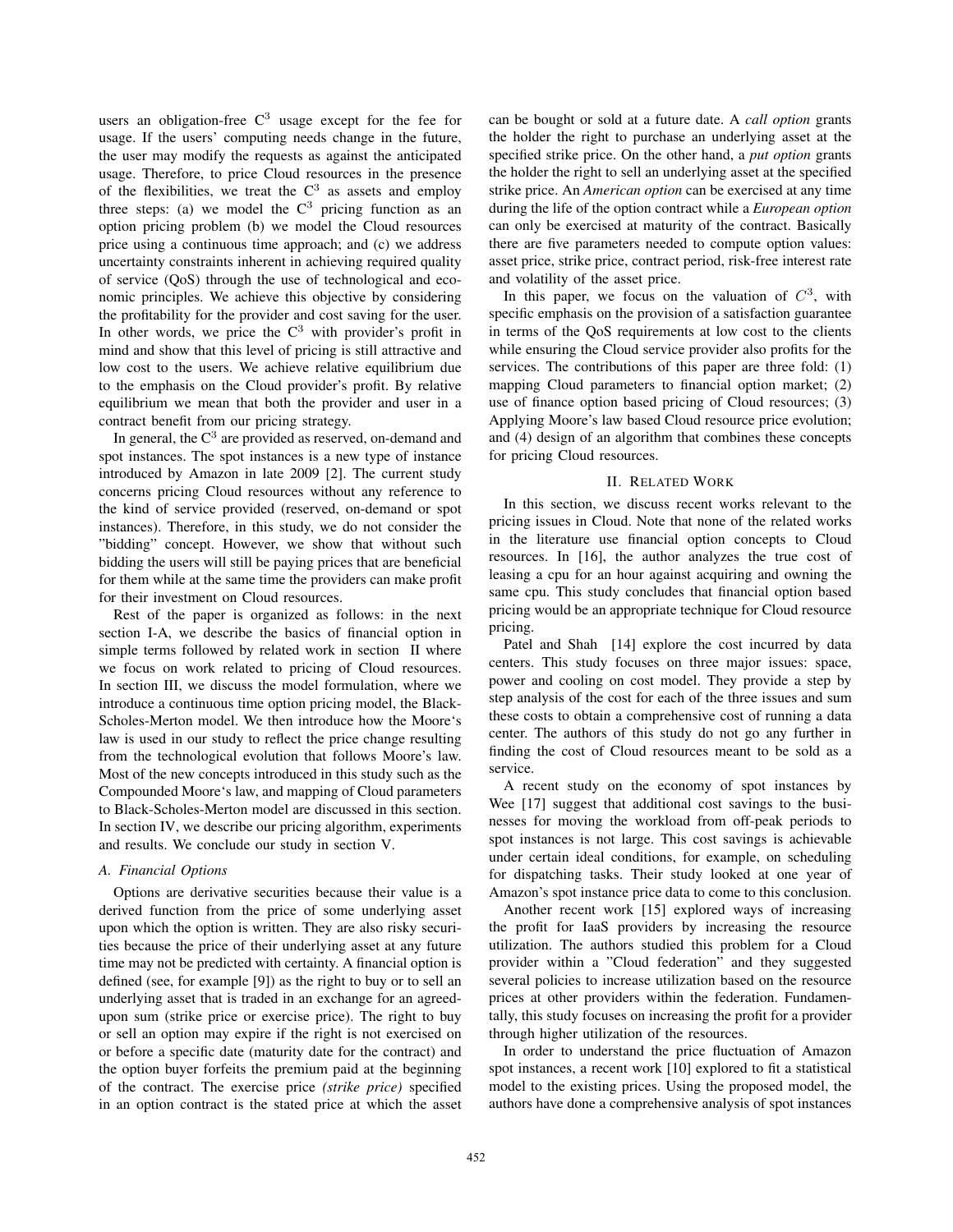based on one year price history in four data centers of Amazon's EC2. The authors showed that the statistical model they have proposed fits well with these data series and claim that they would be able to model the dynamics of spot price. This model could be used to predict the spot instance prices of Amazon EC2 instances and hence close to the pricing of resources that we explore in this study.

All these studies have focused on investigating the existing prices or how to derive cost savings for the users based on current prices mostly for spot instances. To our best knowledge, devising a quantitative approach for the price of Cloud resources has not been the subject of investigation. There are few studies in the recent past that explored use of financial option concept for pricing grid resources [1] and pricing transmission rights in power systems [11]. These studies consider financial option theory in its original form, which cannot be directly extended to pricing Cloud resources. This is because of the price fluctuation in Cloud instances as well as fluctuation in their availability. We employ other known concepts such as Moore's law (for the quality of the resources in Cloud) and combine it with interest rate formula to price Cloud resources for current market conditions. Hence, this work is unique in many fronts for the Cloud services.

In this study, we design, develop, and simulate a cloud resources pricing algorithm that considers many of the market constraints. We employ hitherto unattempted financial option theory and treat the cloud resources as assets to capture the realistic value of the Cloud compute commodities  $(C^3)$ . We then price the cloud resources by solving the finance model. We discuss the results for four different metrics: (a) Moore's law based depreciation of asset values;(b) new technology based volatility measures in capturing price changes; (c) A new financial option pricing based model combining the above two parameters; and (d) the effect of age of resources and depreciation of cloud resource on QoS. We show that the cloud parameters can be mapped to financial economic model and we discuss the results on cloud compute commodity pricing for various parameters, such as the age of the resource, quality of service, and contract period.

#### III. MODEL FORMULATION AND METHODOLOGY

In this section we explain Black-Scholes-Merton (BSM) model and Moore's law,. These two form the basis of our computational model derived as compounded Moore's law. Then we explain the input parameters for cloud pricing and mapping of these parameters to standard BSM model.

#### *A. Black-Scholes-Merton Model*

Fisher Black and Myron Scholes [5] and Robert Merton [12] devised a model for option pricing in 1973 which was formulated as a set of partial differential equations. This model revolutionized the option market and received Nobel prize for Economics in 1997. This model can be used to obtain a closed form solution for European call and European put option. That is, if we know the five input parameters for options as described later in this section, we can compute the option value using this model.

Approximate solutions for various options like complex chooser, time switch options etc. are based on the BSM model. In this study we use plain options without any complications. It is possible in future to look into properties of complex options to map to  $C<sup>3</sup>$  and hence to price Cloud resources for complicated contracts.

The classical BSM formula for a call option is given by [9].

$$
C(S, t) = N(d_1) \times S - N(d_2) \times K \times e^{-r(T-t)}
$$
 (1)

where,

$$
d_1 = \frac{\ln(S/K) + (r + \sigma^2/2)(T - t)}{\sigma\sqrt{(T - t)}}, and
$$
 (2)

$$
d_2 = d_1 - \sigma \sqrt{T - t} \tag{3}
$$

The Black-Scholes formula for put option is

$$
P(S,t) = N(-d_2) \times K \times e^{-r(T-t)} - N(-d_1) \times S \quad (4)
$$

In these equations,  $S$  is the underlying asset price,  $K$  is the strike price in the contract, r is the interest rate,  $\sigma$  is volatility, t is the time and T is the maturity date.  $N(d)$ represents the normal distribution function on  $d$ .

Although BSM model has been used for option pricing, it has some drawbacks. First, the closed-form solutions are applicable only for European call and put options. Second, this model assumes constant market volatility  $(\sigma)$  which does not reflect the real market scenario. Initially, for this study we want to test the feasibility of our algorithm on this simple model before expanding in the future.

#### *B. Moore's Law*

Gordon E. Moore [13] in 1965 stated that the number of transistors that can be placed on a circuit will double roughly every eighteen months. This statement has been observed to be true so far and hence attained the status of a *law*. This law holds true for processing power, memory etc. This law can be presented as:

$$
ProcessingPower_{t=T} = ProcessingPower_{t=0} \times 2^{T/2}
$$
\n(5)

We can use Moore's law to estimate the improvements in hardware design, but this law cannot be used directly to estimate the price of new hardware because in pricing there are some other factors such as rate of inflation, to be taken into account. We use the compound interest formula along with the Moore's law to use it for Cloud resource pricing. We call this *Compounded-Moore's* Law.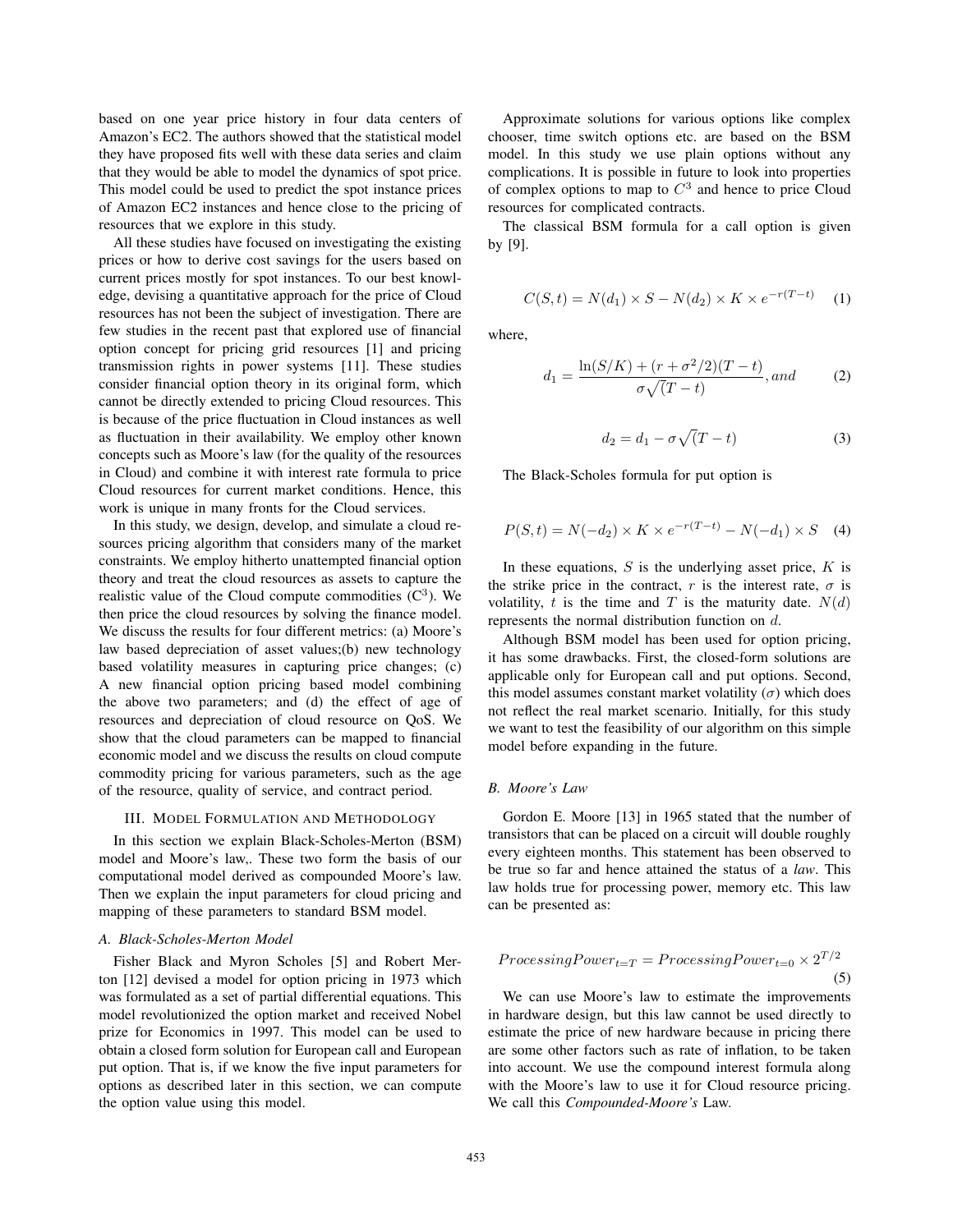*1)* Compound interest formula: The FutureV alue of an asset can be evaluated using the  $PresentValue$ , the rate of interest  $(r)$  and the number of years  $(n)$  using this formula

$$
FutureValue = PresentValue \times (1+r)^n \tag{6}
$$

The PresentValue can be equated to the initial investment by the provider in building a Cloud data center and the FutureValue is the initial investment's worth at the end of the contract period. That is to say that the "interest rate" is the rate of depreciation of the investment on infrastructure.

The Moore's law covers the technical aspect and compound interest covers the financial aspect of the hardware. For pricing  $C<sup>3</sup>$ , depreciation of the existing infrastructure, inflation, and technological evolution based on Moore's law all have to be considered together. For this purpose, we introduce a new formula presented below.

*2) Compounded-Moore's law:* Combining the equations (5) and (6) we get the following equation for Compounded-Moore's law.

$$
XResourceVal_{t=T} = XResourceVal_{t=0} \times (1+r)^{T/2} \quad (7)
$$

This equation calculates the depreciation of Resource X based on Moore's law. However, in conjunction with compound interest formula presented above, the value of the resource X is computed indirectly through this equation as well. That is, this equation now covers the technical and financial aspect of the resource.

#### *C. Cloud parameters*

There are five parameters pertinent to pricing Cloud resources.

- 1) *Initial\_investment*: This is the amount of money a Cloud service provider will spend per year. Suppose that the service provider wants to buy a resource  $X$ each year. According to the Compounded-Moore's law, for a given investment duration the provider will reap more processing power at a constant price. Also, the service provider will pay less amount to buy the same resource X next year and even lesser in the subsequent years.
- 2) Contract\_time: It is the time for which the client wants to lease the resources of the Cloud service provider.
- 3) Rate of depreciation: It is the rate at which the hardware of service provider is expected to lose its financial value. This could be the result of wear and tear or due to the advent of some new technology. In both the cases the clients would want to switch to the newer and better technology. The pricing policies of service provider should be such that they make profits on their initial investments before the clients no longer want to lease those resources.
- 4) Quality of service: This is the quality assurance from service provider to the client. This could include

the turnaround time, accuracy of results, data privacy and contingency plans .

5)  $Age\_of\_resources$ : It represents the age of a particular resource the service provider is leasing to the client.

#### *D. Mapping Cloud Parameters to BSM Model*

As discussed before, BSM model has five input parameters S, K, r, t and  $\sigma$ . The mapping of these parameters to Cloud parameters is shown in the algorithm below. Total investment is the total money that the service provider will spend during the lifetime of a contract and its value can be calculated using Compound-Moore's equation with *Initial investment* as one of the input parameter.  $Strike\_estimate$  is the equivalent of  $K$  of BSM model, evaluated using Compounded-Moore's formula with Contract\_time and Rate\_of\_depreciation an input parameters. Similarly Volatility\_estimate is the equivalent of  $\sigma$  of BSM model with  $Age\_of\_resources$  and Rate\_of\_depreciation as input parameters.

| <b>Algorithm 1</b> Pricing Cloud resources               |     |                  |
|----------------------------------------------------------|-----|------------------|
| 1: Get the input Cloud parameters                        |     |                  |
| 2: Total_investment                                      | $=$ | Compounded-Moore |
| (Contract_time, Initial_investment).                     |     |                  |
| 3: $Strike\_estimate = Compounded-Moore(Contract\_time,$ |     |                  |
| Rate_of_depreciation).                                   |     |                  |
| 4: <i>Volatility_estimate</i>                            |     | Compounded-      |
| Moore(Age_of_resources, Rate_of_depreciation).           |     |                  |
| 5: Map Cloud parameters to Black-Scholes-Merton equa-    |     |                  |
| tion parameters as follows                               |     |                  |
| $S \leftarrow$ Total_investment                          |     |                  |
| $K \leftarrow$ Strike_estimate                           |     |                  |
| $r \leftarrow$ Quality_of_service                        |     |                  |
| $t \leftarrow$ Contract_time                             |     |                  |
| $\sigma \leftarrow$ Volatility_estimate                  |     |                  |
|                                                          |     |                  |

6: Use standard Black-Scholes-Merton equation to price the Cloud resource.

#### IV. EXPERIMENTS AND RESULTS

We consider five different scenarios of pricing Cloud resources. But before explaining these scenarios, we show one set of simulation and evaluate the savings the client will make in leasing the resources instead of buying and owning those resources. The table I shows the results obtained from the BSM model for a typical parameter setting in an experiment. The experiment was repeated for different initial values of the parameters to analyze the effect of individual parameter on the pricing results.

We can divide the pricing process in two main steps

1) Use of Compounded-Moore's law: The five Cloud parameters are: Initial investment, contract time, rate of depreciation, quality of service and age of resource. Using these five input parameters with Compound-Moore's law we calculate the setting up cost for the service provider, that is, 2.14 cents/hour in the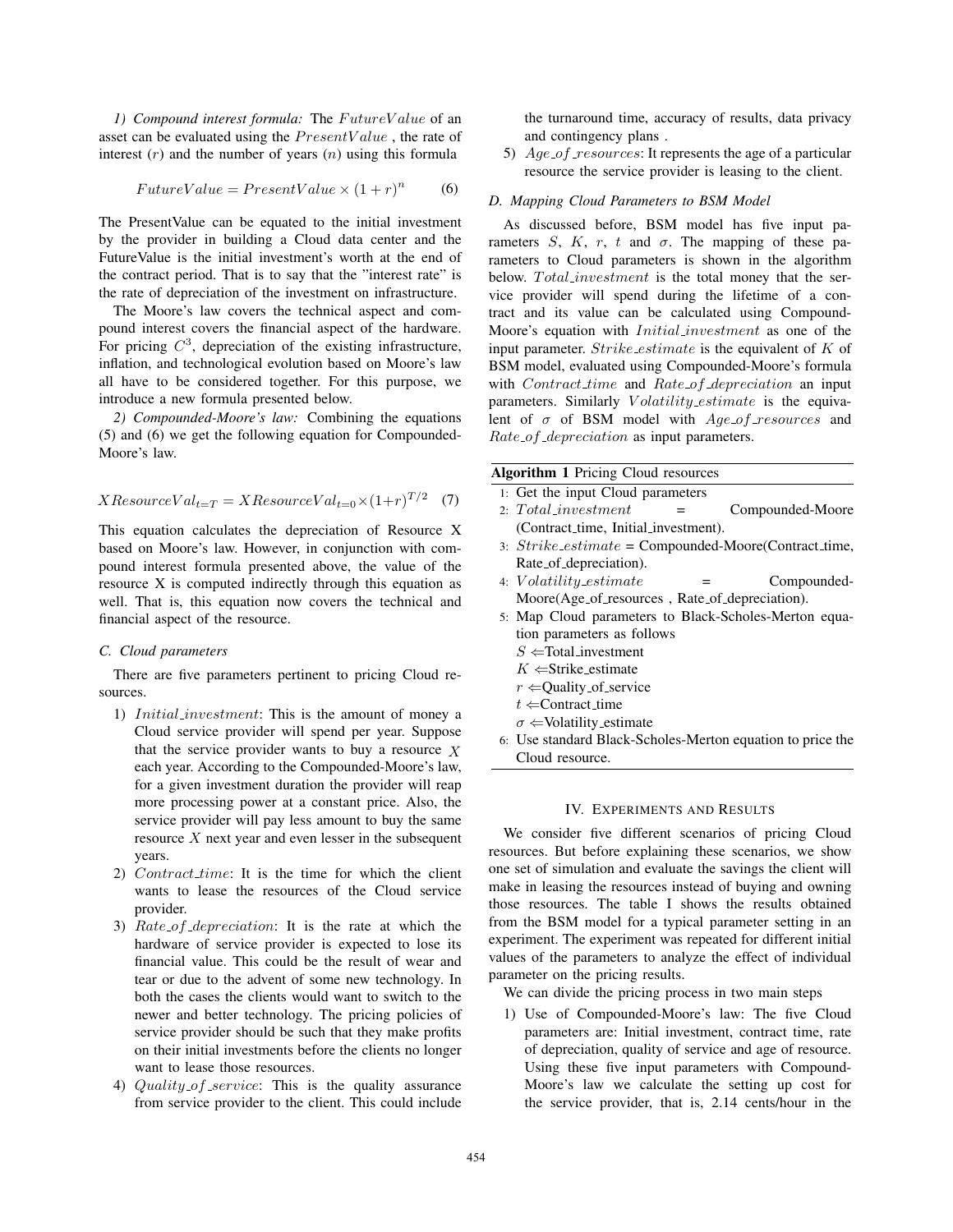TABLE I A TYPICAL RESULT FROM OPTION CONTRACT.

| Parameter                             | Value |
|---------------------------------------|-------|
| Initial Investment (\$/year)          | 300   |
| Contract period (years)               | 3     |
| Rate of depreciation $(\%)$           | 10    |
| Quality of Service                    | 10    |
| Age of resources (years)              |       |
| Cost to service provider (cents/hour) | 2.14  |
| Cost to client (cents/hour)           | 1 65  |

example presented in table I. This is the maximum amount the service provider is spending to buy and set up the hardware resources. In other words, this is the *upper bound* on the Cloud resource price the provider would like to charge a client for resources to recover the investment over the contract period. The cost of maintenance (including power, real estate and personnel etc.) is not considered in this study. However, the revenue generated by providing service to many clients (at a low cost to them) from a given virtualized resource is assumed to compensate the maintenance cost to the provider. This is one of the limitations of the current study and we are currently exploring the effect of maintenance cost on the resource price and will be discussed in a later publication. We can expect that adding the cost of maintenance in the first step of price evaluation would bring profits to the provider sooner.

2) Use of BSM model: Treating the Cloud resources as assets, we use BSM model to find the optimal price the service provider should charge the clients to recover its initial investment. With the use of BSM model we get a price of 1.65 cents/hour; this implies that the service provider should charge the client at least 1.65 cents/hour in order to recover the initial investment. In other words this is the *lower bound* on the Cloud resource price.

The fee the service provider will charge the clients has to be between these upper and lower bounds based on negotiations and market conditions. It can be seen that if the resource is priced between these two bounds it is beneficial to both clients and service provider. As long as price of leased resource is more than 1.65 cents/hour the service provider will recover the initial investment (and under certain circumstances provider can make profit on top of that). Similarly as long as the price of leased resource is less than 2.14 cents/hour, the clients are benefitting the low cost of the resources as well; for, if the clients had to buy all the resources instead of leasing, they would be incurring expenses at 2.14 cents/hour for the similar resources. Therefore, by leasing the resource from the Cloud service provider and paying less than 2.14 cents/hour, the client is satisfied as well.

Another point to note here is that if the client had to purchase the resource, the value of the client's investment

at risk is 100%. However, by leasing the resources from a Cloud service provider the client has none of the investment is at risk of losing value. That is, the value at risk for clients is 0%. The case explained above involves one client and one service provider; however in reality a single service provider will have many clients. With virtualization of the resources, the service provider can cater to the needs of many clients from a given physical resource, thus generating more revenue on the initial investment of 2.14 cents/hour and hence make profit.

Therefore, it can be understood that client and the service provider can have a symbiotic relationship. Experiments results presented in the next section show the influence of various Cloud parameters on the Cloud resources.

## *A. Effect of initial investment on Cloud resource price*

The effect of increasing initial investment on Cloud resource can be seen in figure IV-A.



Fig. 1. Effect of initial investment on the resource price

We see that the resource price (asking price) increase is proportional to the initial investment of the service provider. This proportionality is due to the fact that the contract period is kept constant. Our algorithm allows us to vary the contract time between a single client and provider. Handling multiple clients with varying contract periods becomes a problem of resource allocation first. Once the tasks are assigned to the appropriate resources, we can price the resources. We have not considered the task assignment problem in this study. Also, note that the experimental result in this figure IV-A is for a slightly different parameter setting than table I.

## *B. Effect of contract time on Cloud resource price*

The effect of contract time on the Cloud resource price can be seen in the figure IV-B.

It can be seen that its beneficial for client to lease the Cloud resource for a longer time; the prices decrease as the contract time increases. That is, longer running tasks could benefit from the use of Cloud resources to a larger extent than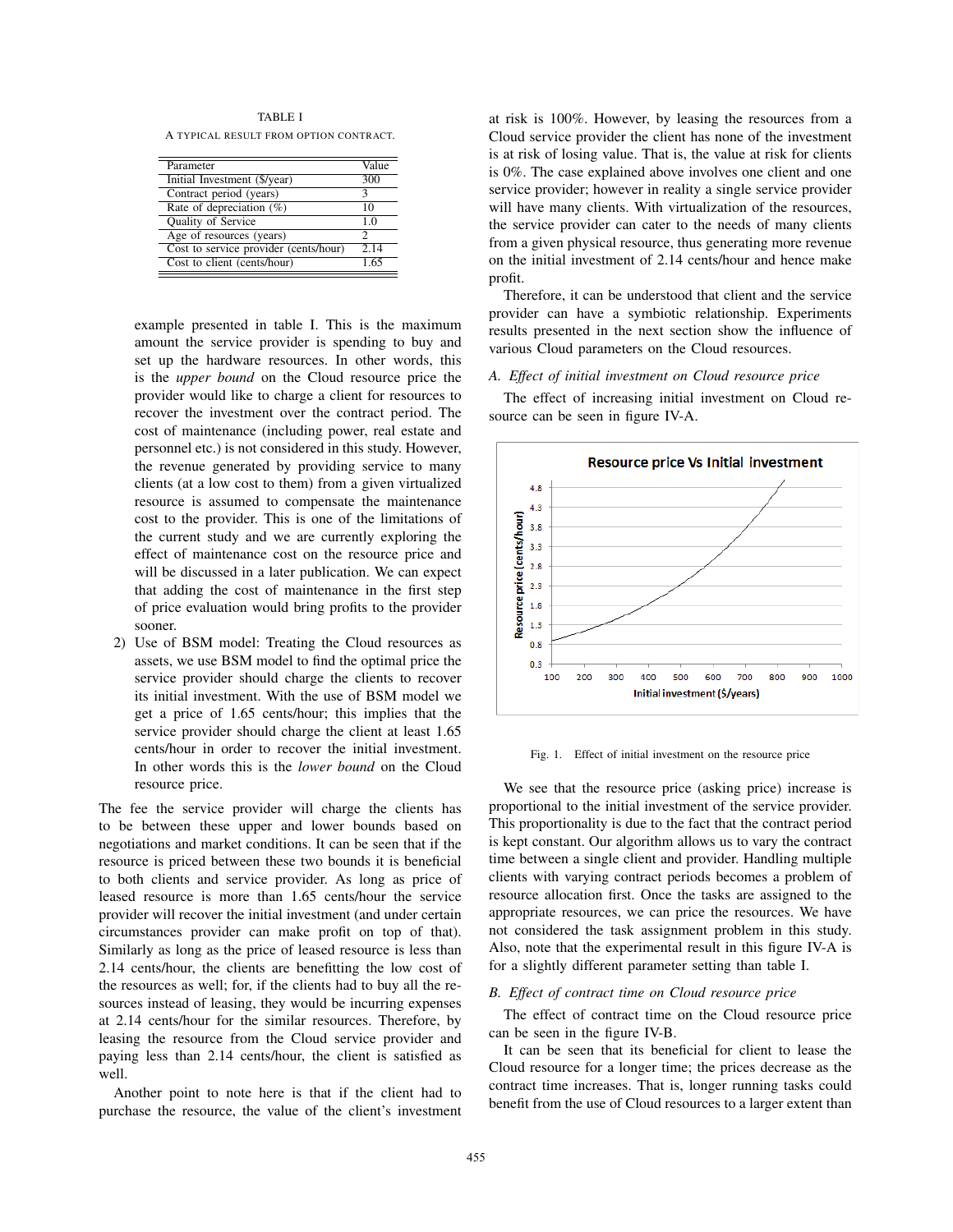

Fig. 2. Effect of contract period on the resource price

the smaller jobs. This is due to two reasons: (1) the resource price variation could average out over a long period of time; and (2) smaller jobs may get executed at a time when the resource price is at its peak (between 2.14 and 1.65 cents per hour, for example). Note that in the current set up, as long as the price is between the lower and upper bounds, both Cloud provider and client are getting benefitted.

#### *C. Effect of rate of depreciation on Cloud resource price*

The expected rate of depreciation of the hardware installed by the service provider is very critical to price the Cloud resource. As explained earlier, if the rate of depreciation is high the service provider would like to recover its investment before the hardware becomes obsolete, which in turn would increase the price of Cloud resource. This can be seen in figure IV-C.



Fig. 3. Effect of rate of depreciation on the resource price

## *D. Effect of quality of service on Cloud resource price*

Higher the quality of service the client demands, more is the asking price from the service provider as evident from the figure IV-D. A price range presented earlier is still valid for this discussion. That is, the upper bound price would correspond to the highest QoS. In other words, the compounded-Moore's law based pricng and BSM model based pricing form boundaries of the price range for which the QoS varies proportionately.



Fig. 4. Effect of quality of service on the resource price

# *E. Effect of age of resource on Cloud resource price*

The age of resource had no impact on the Cloud resource price as shown in the figure IV-E. This is because the quality of service is kept constant as we varied the age of resources in our simulations. This implies that the client is just concerned about the quality of work rather than the hardware used to accomplish the task. The Cloud service provider might incur more expenses managing aged resources. However, the client is completely immune to it.

## *F. Limitations of this study*

For a given physical resource, we assume that the initial investment would be same for client and the service provider alike; however, in real market this is rarely the case. The Cloud service provider building a data center would incur proportionately would incur less cost due to bulk procurement of resources. For example, a client might have to spend \$100 for a single processor, while a service provider might be spending \$700 for ten such processors, a 30% cost saving. The second assumption is that the cost of maintenance of a particular resource would be similar or same order for service provider and the client. Going by the same justification as explained above, the cost of maintenance would be less for a service provider. We have not included these two factors (cost saving in procuring physical resources and cost of maintenance) in our model,